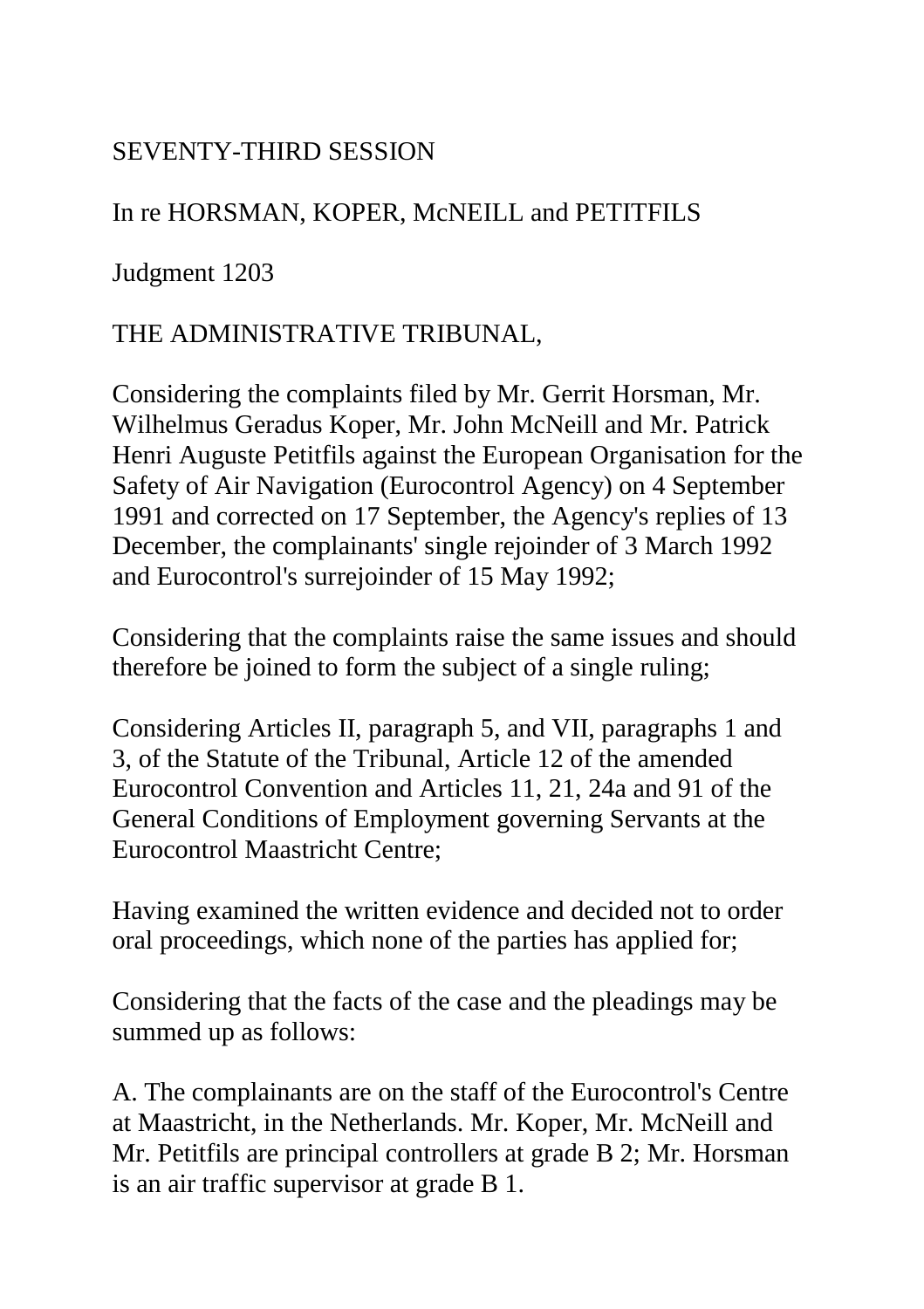In January 1987 staff committees at the Agency's headquarters in Brussels and all its other offices but the Maastricht Centre resigned in protest at lack of consultation in the Agency on working conditions.

In April 1990 the Staff Committee of the Centre followed suit and officials in the Operations Division set up an ad hoc "coordinating" group to safeguard staff rights. On 5 September 1990 they put their grievances to the Director General in a letter to which they got no answer. On 10 December they wrote again asking him to start "genuine" negotiations by 1 January 1991; failing that, they contemplated collective action. In his reply of 18 December 1990 the Director General said he was willing to talk and hoped to meet the staff representatives in Maastricht on 21 January 1991, notwithstanding the Staff Committee's resignation.

On 8 January 1991 the staff of the Operations Division decided to stop on-the-job instruction for trainee air traffic controllers. On 21 January the Director General went to Maastricht and spoke to the staff. But most of the staff of the Operations Division turned down the proposals he then made and decided to carry on the training boycott.

On 29 January the complainants got two letters dated 25 January from the Director General. One was addressed to each of them by name and the other was headed "Open Letter to Maastricht Control Room Staff".

Paragraph 1 of the open letter said that the "current refusal to do on-the-job training has to be seen as industrial action which will do great harm to Maastricht Centre"; the rest of the letter spoke of the proposed improvements in conditions of service.

The personal letters each of the complainants got said: "On-the-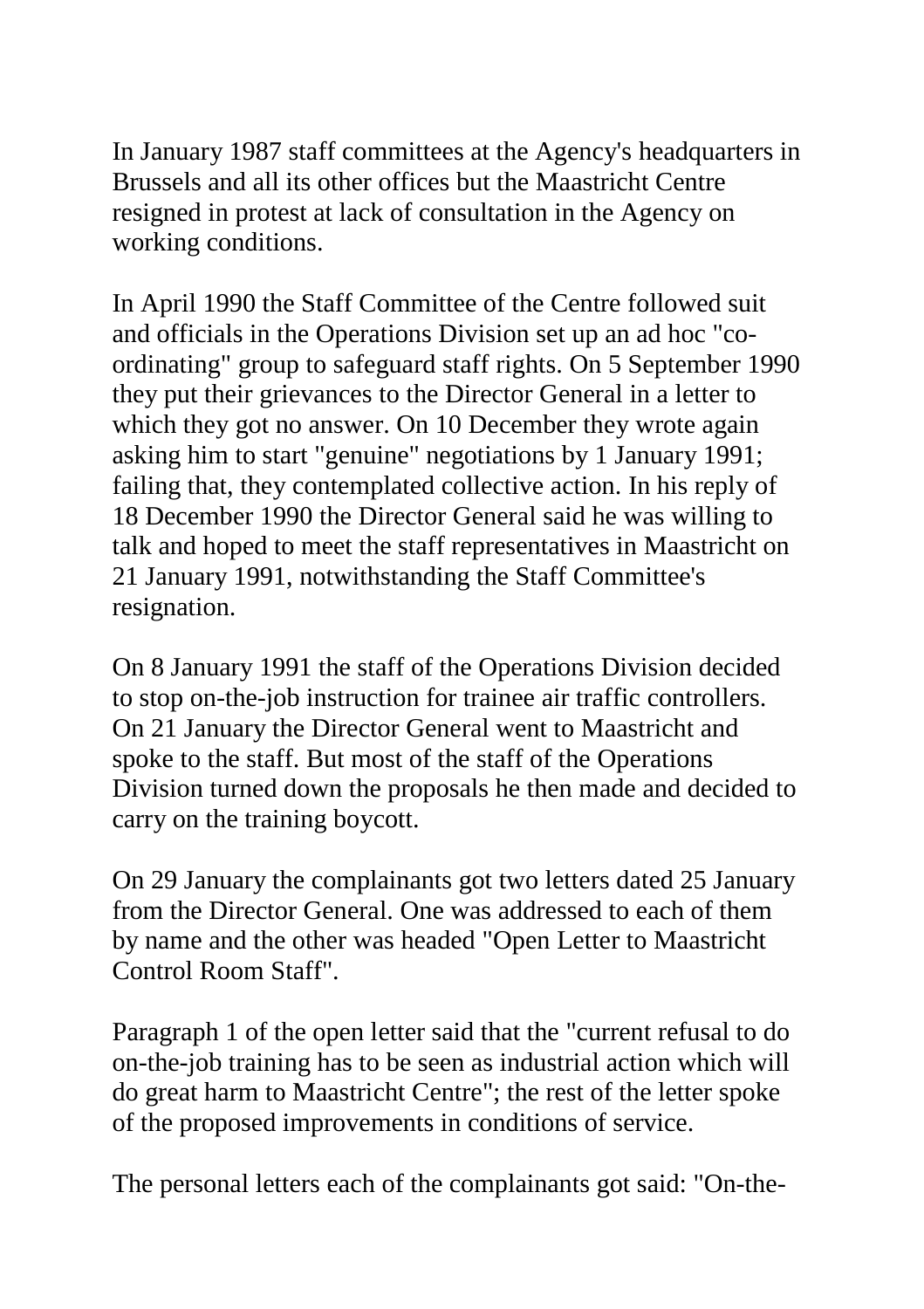Job Training is an integral part of the duties which, as stated in the General Conditions of Employment, you shall not cease to exercise without previous authorisation".

On 8 April 1991 they submitted separate "complaints" under Article 91(2) of the General Conditions of Employment against the requirement of prior authorisation for protest action. On 30 May they sent a joint letter to the Director General pointing out that they had got no reply to their individual "complaints".

B. The complainants see their provision of on-the-job training as a voluntary service because it is not one of the duties listed in their detailed job descriptions. They submit that it was a breach of staff rights for the Administration to try to put pressure on them by making their refusal to provide such instruction and indeed any sort of collective action by them subject to prior leave from the Director General. The Agency's letters of 25 January 1991 therefore caused them injury.

The Agency's position was at odds with Article 24a of the General Conditions of Employment, which says that "Servants shall be entitled to exercise the right of association; they may in particular be members of trade unions or staff associations of European officials". The right is hollow if officials have to get prior discretionary leave to exercise it.

Requiring prior leave reflects an outmoded idea of staff rights in the international civil service since its effect is to check protest. Rules on collective action, such as those intended to ensure continuity of service or the safety of operations, must still respect such rights.

The complainants submit that the requirement constituted an abuse of authority and they ask the Tribunal to declare it unlawful.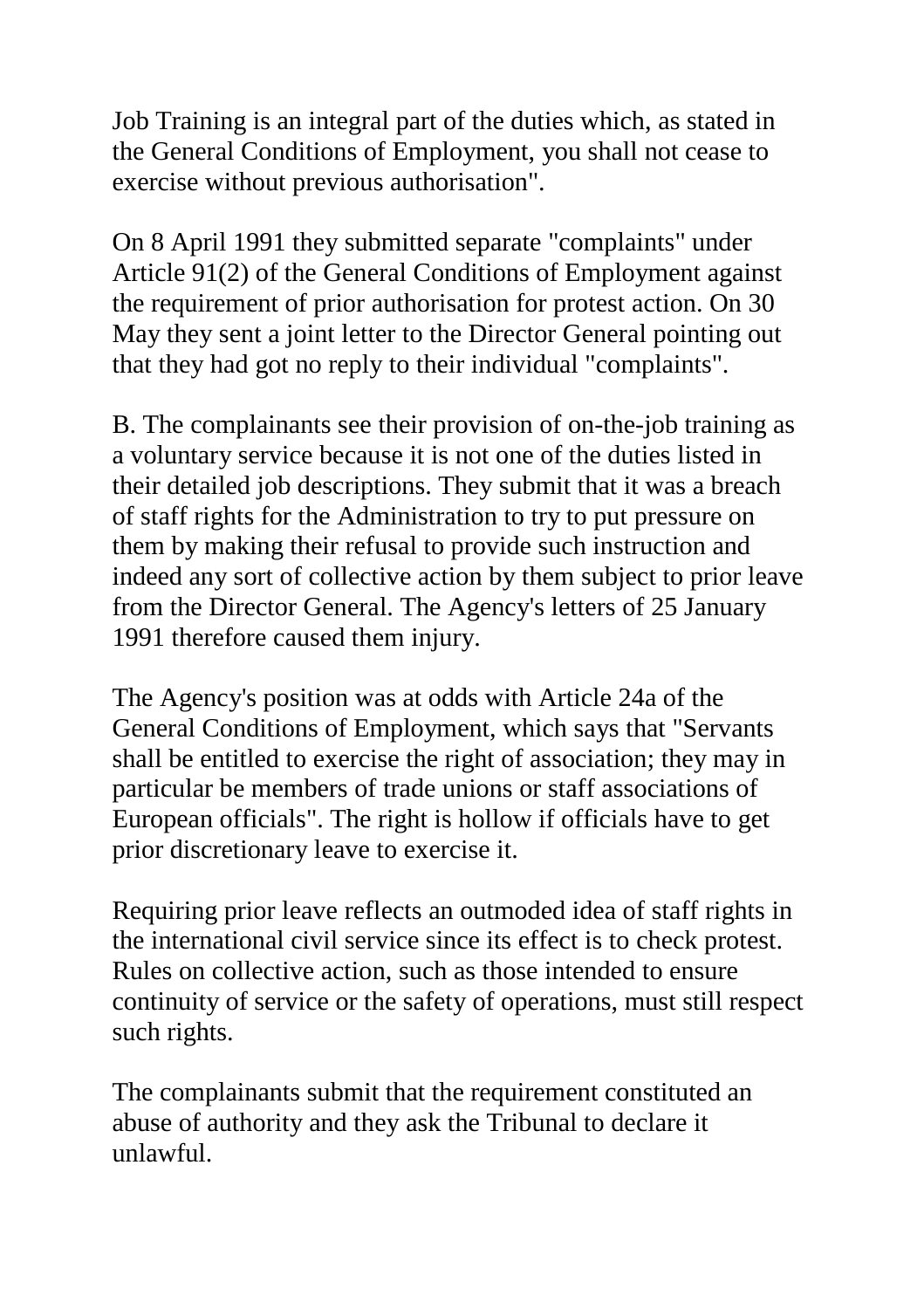C. In its replies Eurocontrol gives its own version of the facts. It observes in particular that since the staff representatives withdrew from the Staff Committee the Agency is not answerable for any lack of consultation. The petitions dated 5 September and 10 December 1990 made collective demands. Without waiting to see the Director General the officials stopped providing on-the-job training though it is an essential function and a professional duty, not voluntary or optional. What the complainants are really objecting to is Articles 11(2) and 21(1) and (2) of the General Conditions of Employment, which lay on them a duty to ensure continuity of service.

Eurocontrol submits that the complaints are irreceivable. Under Article 91(2) of the General Conditions of Employment a "complaint" must be directed against an act adversely affecting an official. Neither the individual letters of 25 January 1991, which merely reminded the complainants of their duties under the rules, nor the merely informative "open letter" of even date adversely affected them. Since the Director General had imposed no sanction on them for refusing to give on-the-job training there is no decision for them to challenge. Even supposing the letters did affect them adversely, their claim to a change in the rules would be irreceivable since the Director General has no authority in such a matter: it is for the competent authorities to adopt and amend the General Conditions of Employment.

On the merits Eurocontrol observes that because of the nature of their duties air traffic controllers may not resort to wildcat stoppages, which are a hazard for air navigation. That alone warrants the requirement of prior authorisation.

Besides, Article 24a must be read together with other rules. One such is the second paragraph of Article 11 of the General Conditions, which says: "On accepting service with the Agency, a servant shall undertake, unconditionally, to refrain from any act which might jeopardize the safety of air navigation; he shall be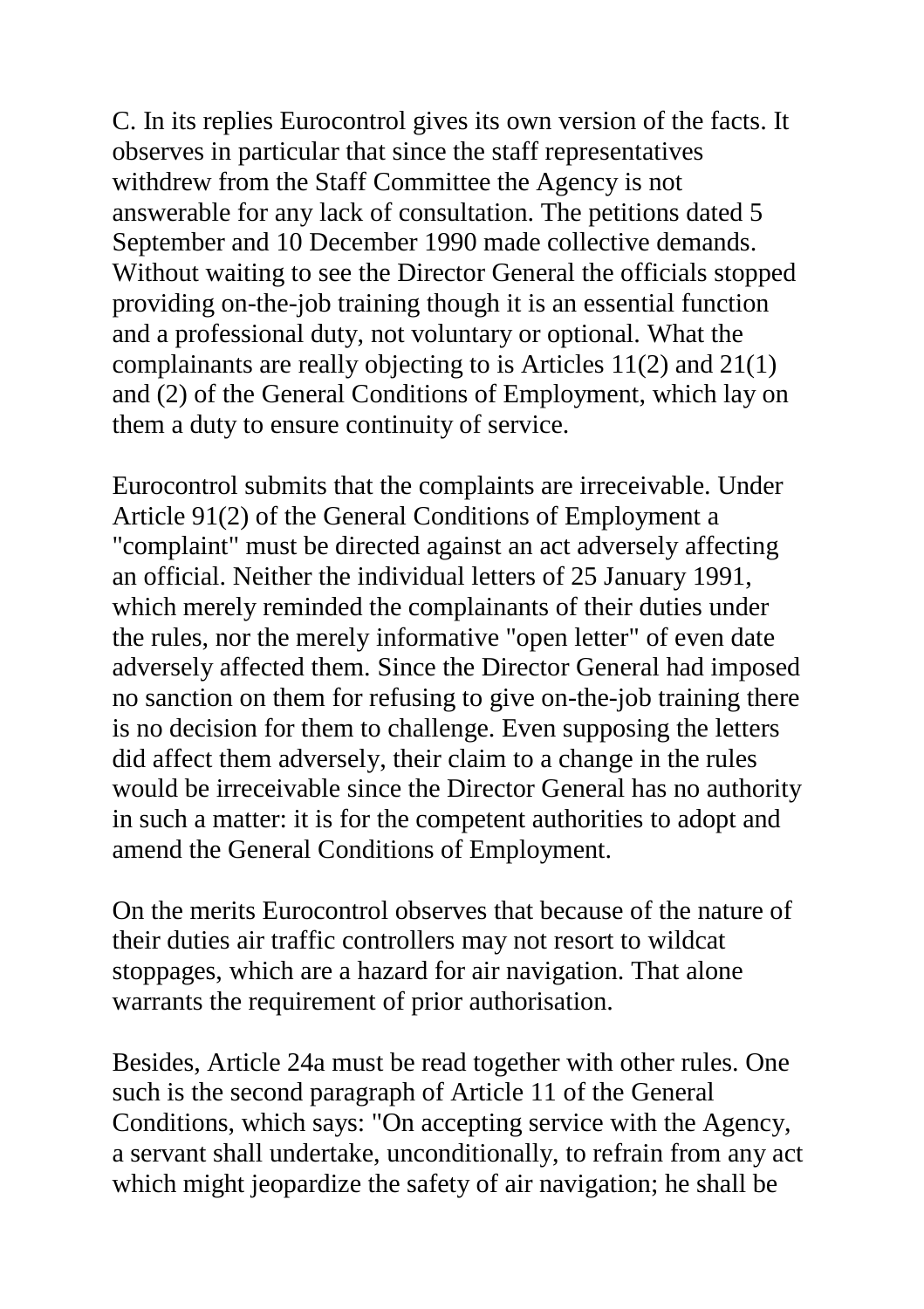bound to ensure the continuity of the service and shall not cease to exercise his duties without previous authorization". Article 21 stipulates that "A servant, whatever his rank, shall assist and tender advice to his superiors; he shall be responsible for the performance of the duties assigned to him". If an official heads a team the second paragraph of Article 21 also applies: "A servant in charge of any branch of the service shall be responsible to his superiors in respect of the authority conferred on him and for the carrying out of instructions given by him. The responsibility of his subordinates shall in no way release him from his own responsibilities". So stopping on-the-job training was in breach of Article 11.

It is mistaken to say that giving such training is optional because it is not listed in the job description in the Controller's Manual. The Manual does not give an exhaustive list of controllers' duties, and in any event the complainants are bound to perform any duty that the provision of a public service requires.

Lastly, every country has rules about the right of air traffic controllers to stop work. Eurocontrol is therefore bound, in accordance with Article 12 of the amended Eurocontrol Convention, to include clauses in contracts of employment to safeguard continuity of service. The complainants subscribed to those clauses on taking up duty and the Agency's reminders cannot have come as a surprise.

Eurocontrol asks the Tribunal to declare the complaints irreceivable and, subsidiarily, to dismiss them as devoid of merit.

D. In their rejoinder the complainants take issue with the Agency's version of the facts. As to receivability they submit that the letters of 25 January 1991 may be treated as adversely affecting them even though there was no sanction imposed on them. By passing those letters off as mere reminders Eurocontrol seeks to prevent challenge to the lawfulness of the provisions of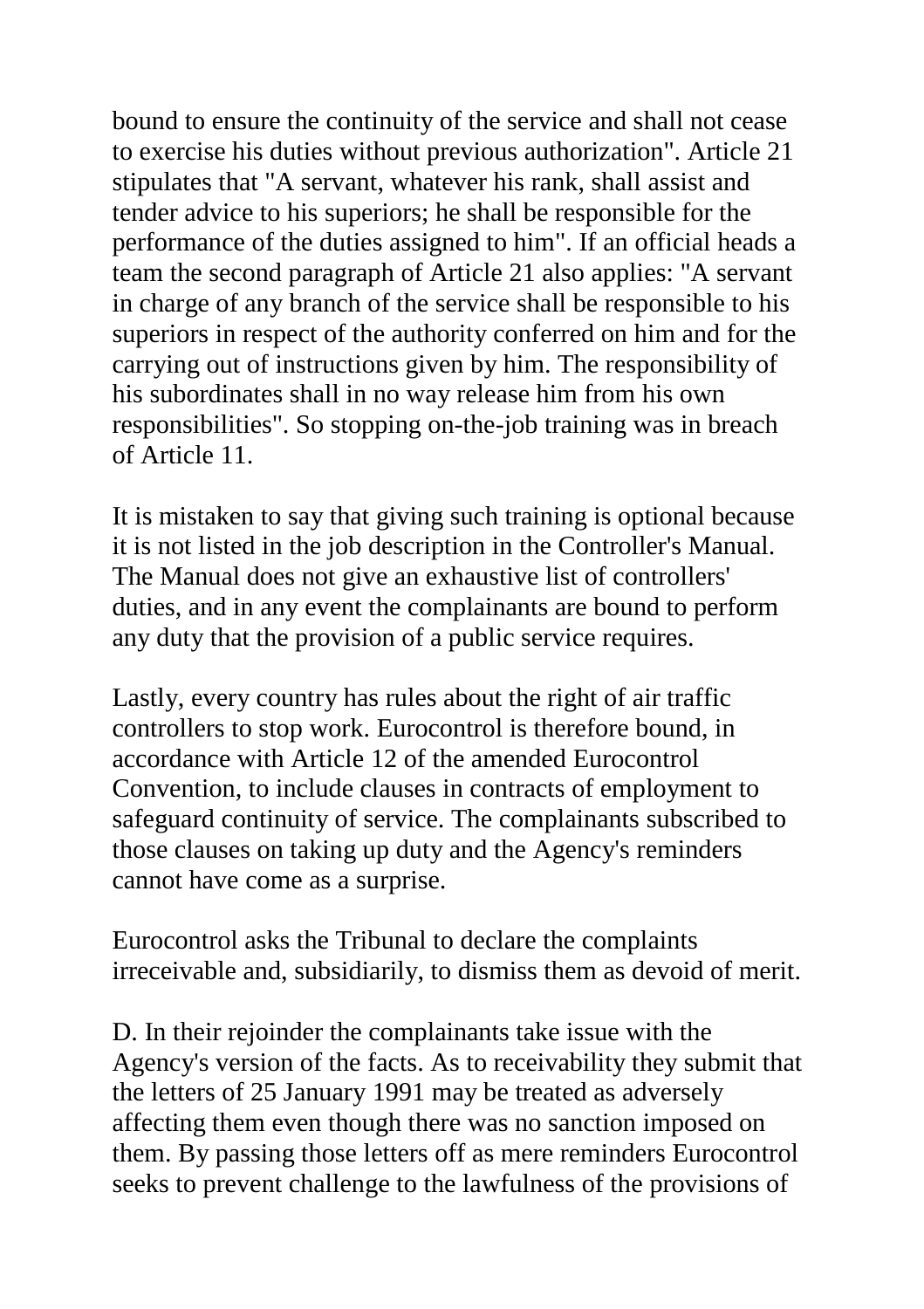the General Conditions of Employment that afford the basis for them. Yet their wording is plain enough: they were not reminders but an order to stop the collective action and therefore they did amount to administrative decisions.

The complainants enlarge on their case on the merits.

E. The Organisation presses in its surrejoinder the pleas in its replies.

## CONSIDERATIONS:

1. The Organisation submits that the complaints are irreceivable on the grounds that the individual and open letters sent to the complainants on 25 January 1991 did not constitute acts "adversely affecting" them within the meaning of Article 91(2) of the General Conditions of Employment of staff at its Maastricht Centre. It contends that the individual letters merely drew the complainants' attention to their obligations under the terms of their appointment and that the open one did no more than impart information. It observes that no sanction was imposed on the complainants for their refusal to provide instruction for trainee air traffic controllers at the Centre.

For their part the complainants retort that the letters did adversely affect them, being administrative decisions whose real purpose was to deter exercise of their right to strike by pointing out the need for prior leave.

2. According to Article VII, paragraph 1, of the Tribunal's Statute what the complainant is required to impugn is a "decision". The term appears in Article VII(3) too.

As was held in Judgment 112, a plea to quash may be directed only against a decision, that is, "an act deciding a question in a specific case". And in Judgment 532 (in re Devisme) the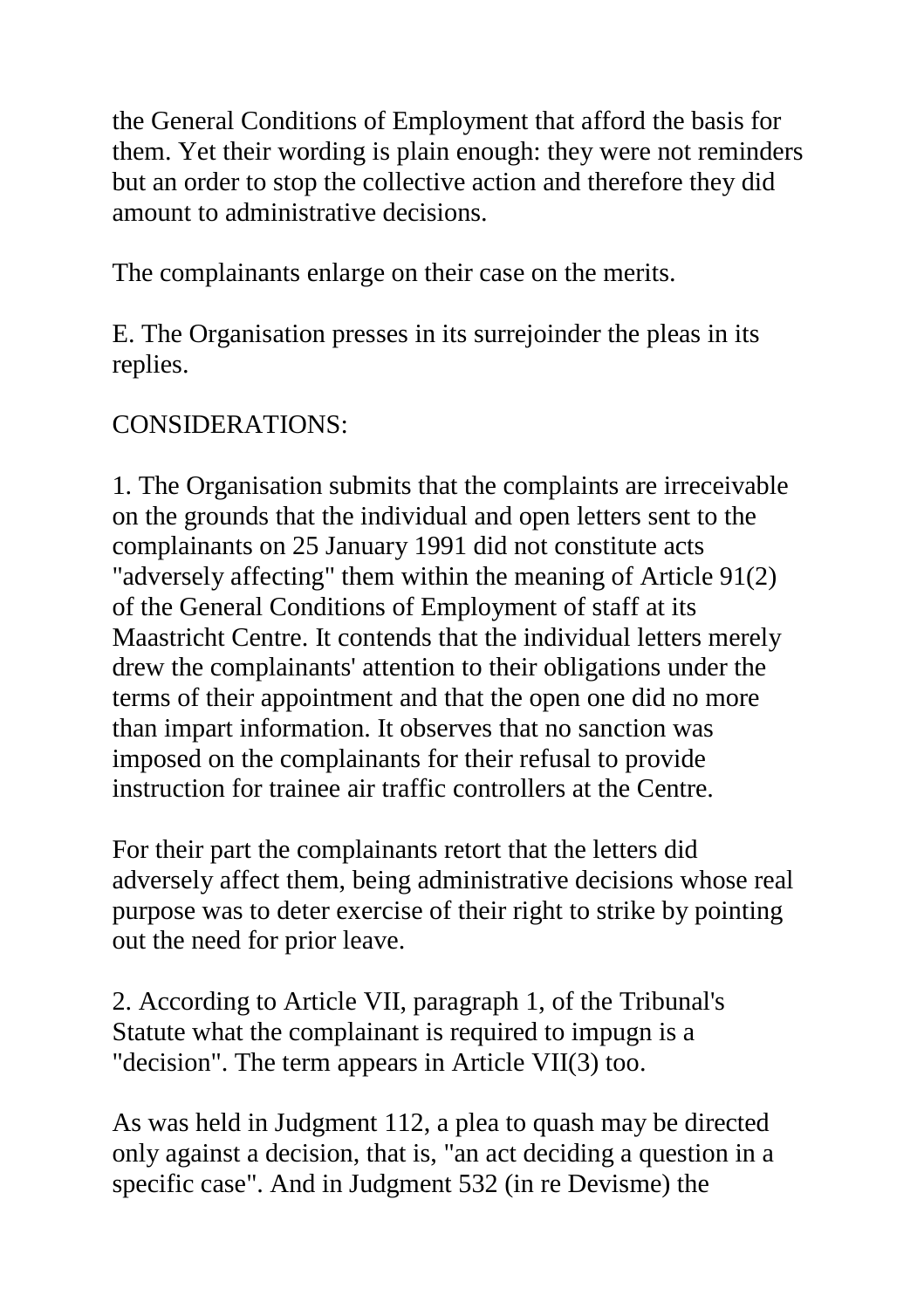Tribunal construed the term to mean "any action by an officer of the organisation that has a legal effect". In sum, a decision is any act by the defendant organisation that has an effect on an official's rights and obligations.

3. The individual letters of 25 January 1991 read:

"In view of the refusal by a number of staff to provide On-the-Job training, I must remind you that such work has been carried out by air traffic controllers and flight data assistants since the inception of the EUROCONTROL Maastricht Centre. On-the-Job Training is an integral part of the duties which, as stated in the General Conditions of Employment, you shall not cease to exercise without previous authorisation. Such authorisation has not been given."

As for the open letter, it begins:

"The current refusal to do on-the-job training has to be seen as industrial action which will do great harm to Maastricht Centre. Your managers understand your complaints and are trying to secure improvements. Why continue with industrial action when better conditions of service are being offered?"

It goes on to describe such conditions under several headings. It concludes:

"Instead of taking industrial action I urge you to tell your staff representatives to talk to management."

The Tribunal finds nothing in either the individual letters or the open one that it may properly construe as a "decision" within the above definition.

4. In the complaint forms the complainants state under the point that asks them to identify "the challenged decision": "No express